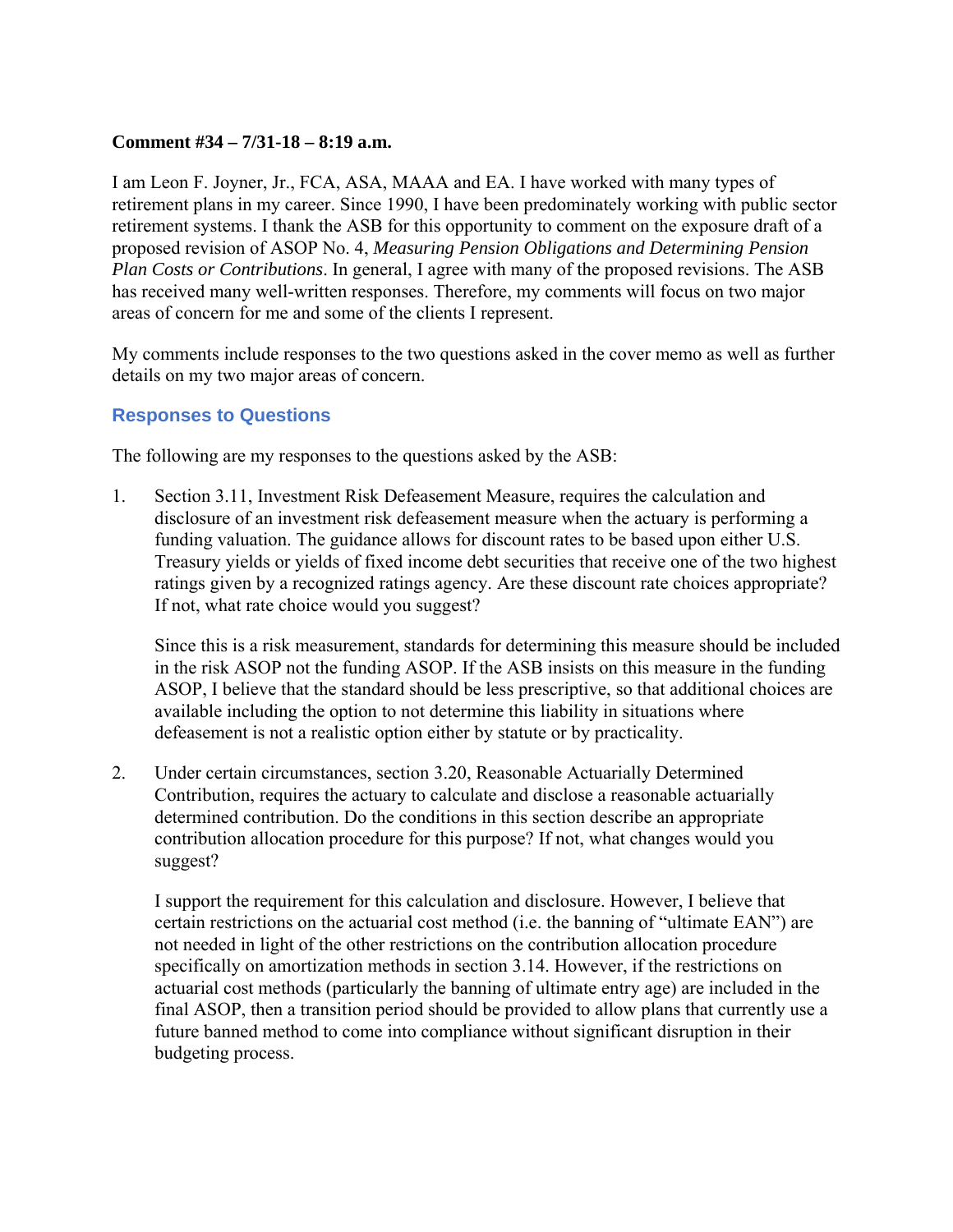# **Comments on Major Issues with the Exposure Draft of the Proposed Revision**

#### **Investment Risk Defeasement Measure**

- $\triangleright$  I suggest that investment risk defeasement measure be defined in section 2. Since it is unclear to me the ASB's intent for this measurement, I leave the drafting of a definition to the ASB to add clarity. Regardless of the definition, Section 3.11's first sentence should be modified as follows, "If the actuary is performing a funding valuation, the actuary should calculate and disclose an investment risk defeasement measure unless such measure is inconsistent with statutory obligations or practical realities and therefore prone to misunderstanding and potential abuse..."
- $\triangleright$  Section 3.11: In addition to the comment above (the proposed addition of a definition of investment risk defeasement measure), I believe that this section should be less prescriptive and take into account the possibility of using other approaches that in the actuary's professional judgment are consistent with the purpose of this measurement including not providing this determination in situations that make no sense either statutorily or practically. This revision could potentially reduce both the amount of additional work required and the possibility of confusion for the user. One approach to implementing this suggestion would be to revise the end of (c) along the following lines.

"Examples of discount rates that the actuary could use include:

- 1. U.S. Treasury yields;
- 2. Current liability discount rates;
- 3. rates at which the pension obligation can be effectively settled (either statutorily or practically);
- 4. rates published by the PBGC for plan terminations;
- 5. rates implicit in an annuity purchase quote from an insurance company; or
- 6. In situations where liabilities have a direct relationship to a market index that is not described above, the discount rate should reflect that relationship."
- $\triangleright$  Section 3.11: Plans may not be able to defease investment risk due to statutory requirements to maintain the plan on an ongoing basis, as well as statutory restrictions on investments. The standard should provide context (or the option to not perform the calculation) for calculating the investment risk defeasement measure when investment risk cannot be defeased. I also think we should require stronger language about the appropriateness and correct use of such a measure. Since the statement itself indicates that this measure may not have a place in the real world why do we believe it is appropriate to charge our clients for a number other parties may want for their own purposes. The inclusion of this measurement (as a requirement when doing a funding valuation) will lead to confusion and uncertainty as to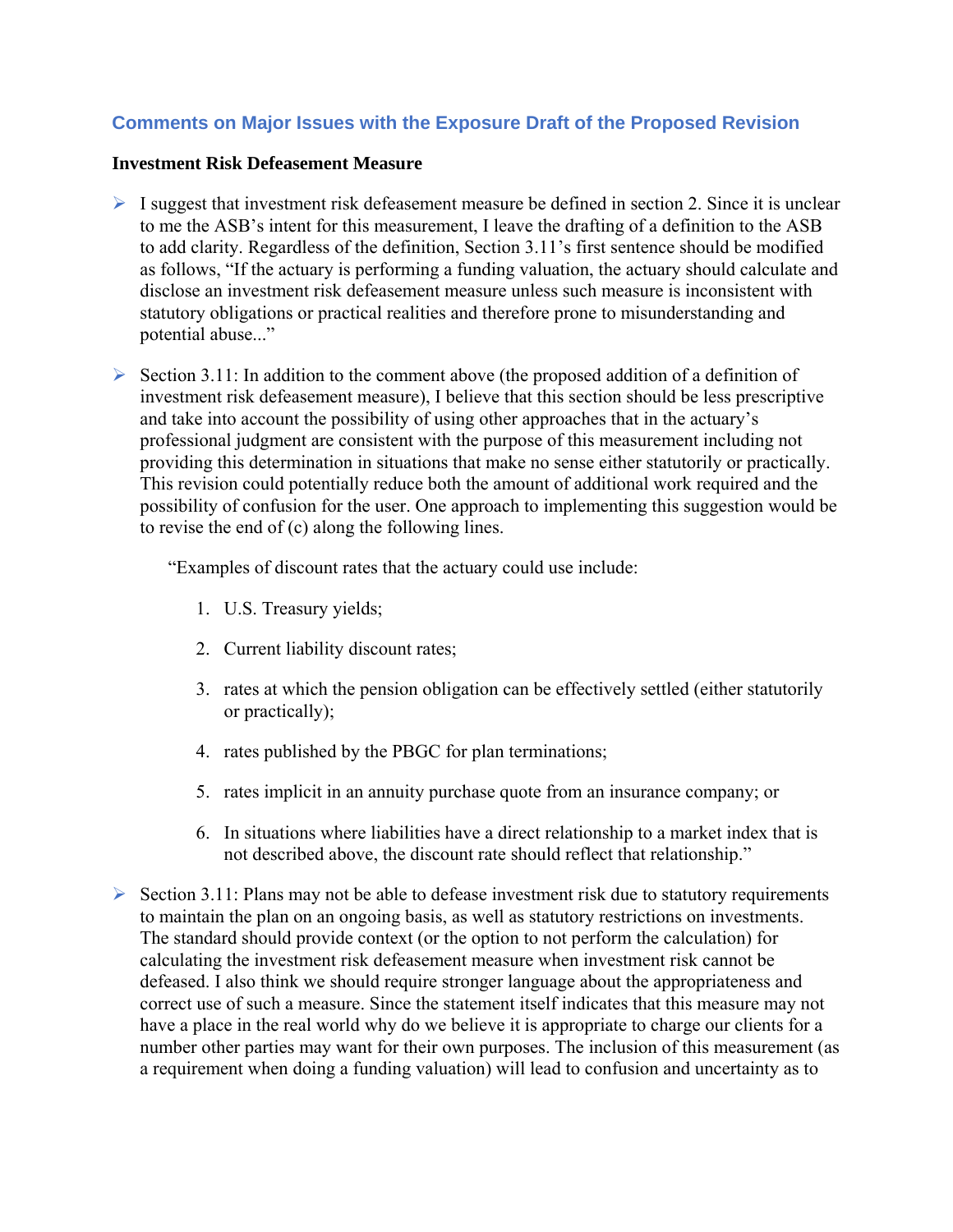what actuaries are actually trying to report on behalf of our clients. If this calculation is to be required, it should be under ASOP 51 not ASOP 4.

# **Banning Ultimate Entry Age Normal**

Section 3.20(b): I do not believe that the restrictions on the actuarial cost method are necessary or appropriate. The banning of "ultimate EAN" will create disruption for many entities. The ban also removes an option for plan sponsors to use in correcting deficiencies in plan design that were enacted many years ago and which they are statutorily stuck. Please note the following discussion and description of the use of "ultimate EAN":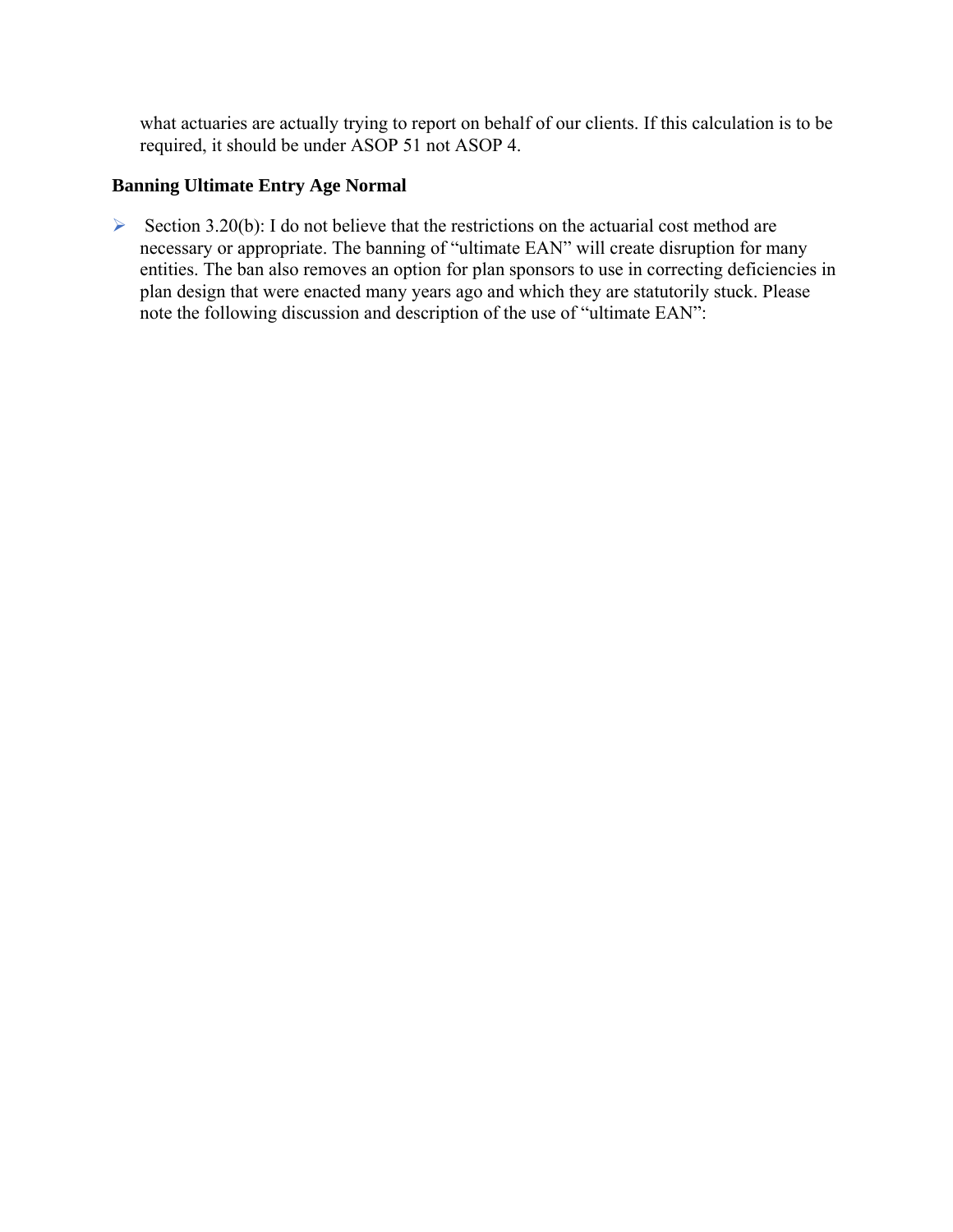$\triangleright$  An essential part of the public sector budgeting process is that large budget items, including pensions, should have a level cost pattern from year to year to the extent possible. Many actuaries and entities have recognized the importance of this requirement and structured a methodology for allocating pension contributions to time periods so that, if the actuarial assumptions are exactly realized, the required contributions will remain level as a percent of pay from year to year.

Fundamentally, the required contribution has two components:

 Normal Cost – The allocation to the coming year of pension costs for active employees in that year.

 Amortization of the Unfunded Actuarial Accrued Liability (UAAL) – The coming year's payment toward pension costs allocated to prior years for which assets are not yet on hand.

The Entry Age Normal (EAN) actuarial cost method determines the Normal Cost for an individual by calculating the level percent of pay that, if contributed each year over that person's career, would accumulate with interest to the amount projected to be needed to pay that person's pension benefits, and multiplying that "Normal Cost rate" times the person's current pay. Clearly, that produces the desired outcome with respect to each individual – a level percent of pay Normal Cost from year to year. Where there is a single plan of benefits applicable to all service for all employees, the total Normal Cost – the summation of the individual Normal Costs – will also remain essentially level for the group, if the distribution of hire ages and retirement ages is stable. Further, each time there is a termination of employment (due to retirement, death, disability, or other termination), there will be no change in the total Normal Cost rate if the replacement employee is hired at the same age as the age at hire of the terminating employee.

A complication arises if the plan of benefits is not the same for all service for all employees. In that circumstance, the Normal Cost rate will change if the terminating employee is in Plan A and the new hire is in Plan B. If Plan A is more generous, then there will be a tendency for the Normal Cost rate to decline as a percent of pay over time, as Plan A employees terminate and are replaced by Plan B employees. This no longer meets the level funding objective.

This problem is addressed by determining the Normal Cost as though Plan B, the plan applicable to new hires (so-called "replacement lives"), covered everyone. In the case where Plan B is less generous, that produces a lower Normal Cost than reflecting each person's actual plan. With that variation on EAN, there is once again a level Normal Cost.

Of course, an essential requirement of any typical actuarial cost method is that the present value of all future benefits for existing participants must be matched by the value of assets on hand plus the present value of future required contributions. The reduction in the current and future Normal Cost for Plan A people who are assigned a Plan B Normal Cost must therefore be offset by an increase in the UAAL that has the same present